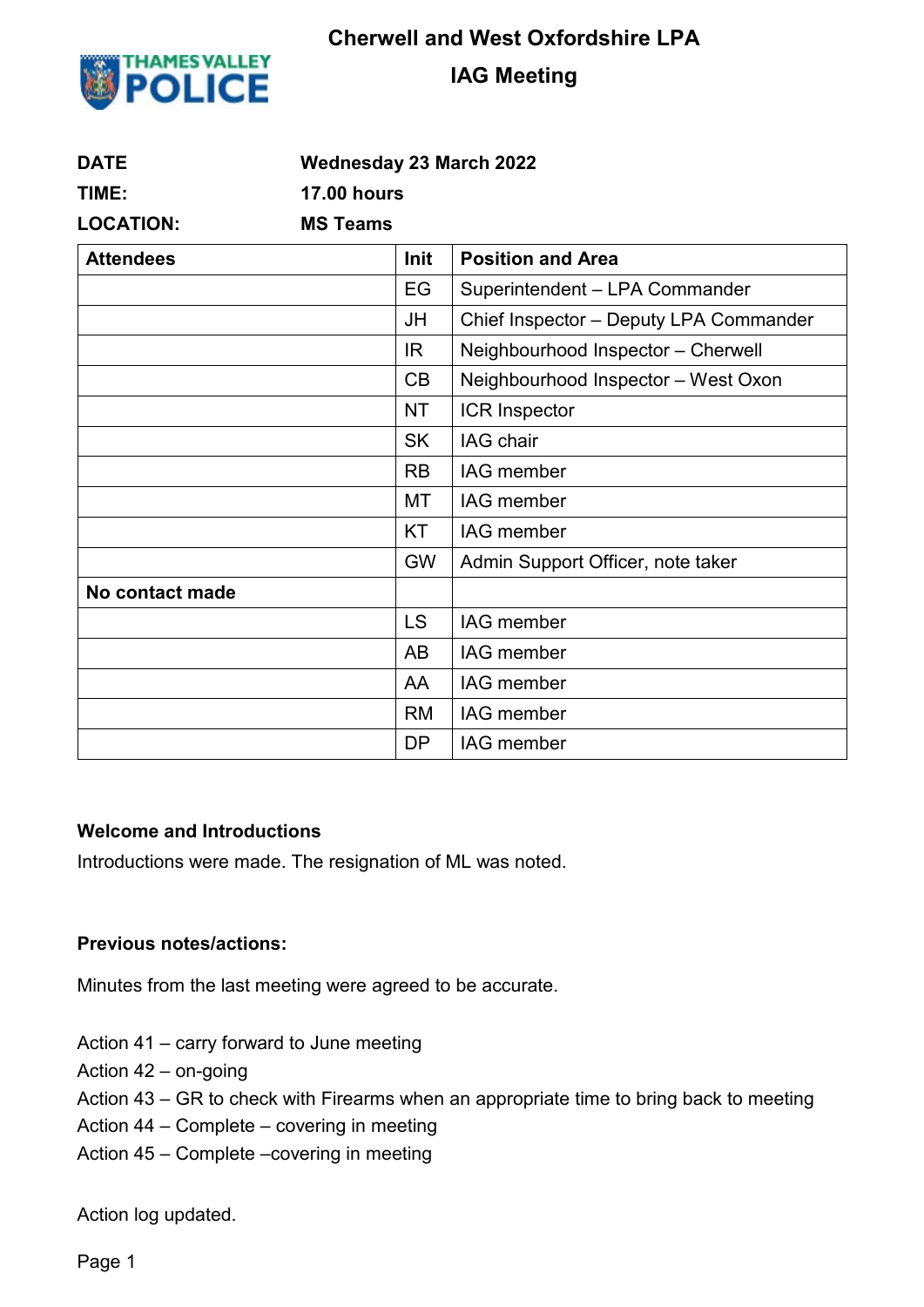

# **Cherwell and West Oxfordshire LPA**

# **IAG Meeting**

#### **IAG Chair**

SK has volunteered to take on the role of Chair. He said that he is keen to improve the attendance at the IAG meetings and ensure that the group is representative of the community.

#### **Commanders Update:**

EG reported that the senior management remains the same and the points of contact remain the same.

The LPA has benefitted from the national Uplift programme and we have had a high number of students joining us. Some of the new entry routes require the student officers to spend time away from the LPA studying. Whilst they are studying this leaves gaps on their teams and to ensure we still have sufficient numbers of officers on duty at all times we are having to use some of our neighbourhood officers and tasking team officers to backfill. This clearly impacts on those officers ability to perform their core roles. This does not impact on PCSO's who remain working on their neighbourhoods.

This is not something which is unique to this LPA and is happening across the Force area.

Covid has also had an impact on numbers when staff test positive they are required to isolate. We will monitor for changes in National guidance relating to Covid isolation requirements.

It was asked how the staff are feeling.

They know that it is unavoidable and on the whole as they are police officers they have to deploy where they are sent. This happened at the beginning of Covid and senior officers have been impressed by the professionalism of officers.

#### **BWV**

NT produced some statistics showing that in the last 3 months on the LPA 34 Stop Searches had been made in respect of drugs 32% had a positive outcome.

The total of 69 stop searches resulted in a 30% positive outcome.

It was asked if these are comparable to national statistics.

It is difficult to compare against due to different geographical areas.

A neighbouring LPA's stop search figures were shown and whilst it showed that not as many people were searched on this LPA we did have a better outcome rate so the group considered that we were stopping the right people.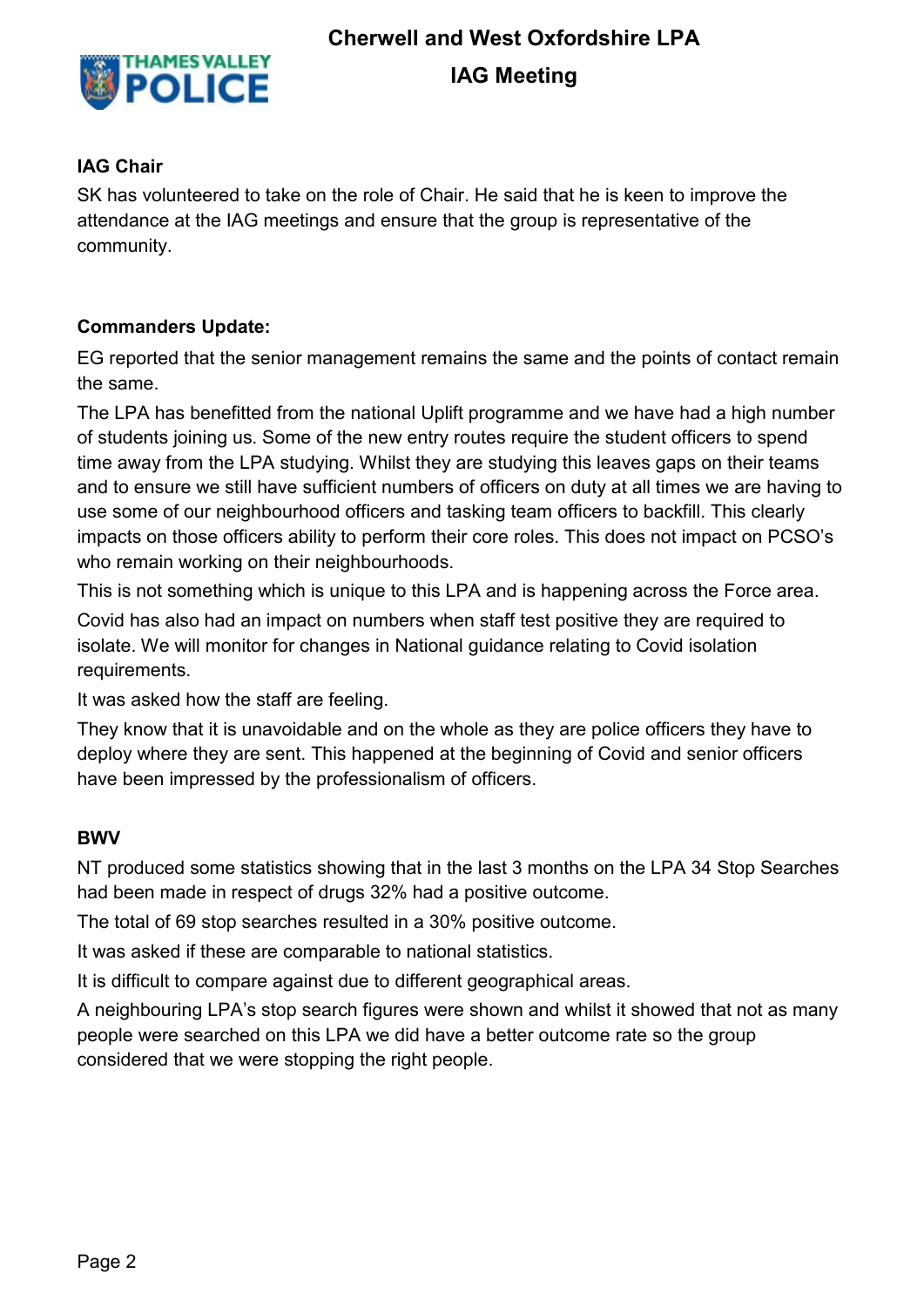

| Combined<br>Ethnicity* | Number of<br>searches | Population | Searches per<br>1,000 population | Disproportionality |
|------------------------|-----------------------|------------|----------------------------------|--------------------|
| White                  | 55                    | 232,230    | 0.24                             | 1.00               |
| Black                  |                       | 3,358      | 2.08                             | 8.80               |
| Mixed                  |                       | 1,202      | 0.83                             | 3.51               |

Search/ Ethnicity figures were shown for the past 3 months

Disproportionality was discussed and work is ongoing to try and understand this better. The impact of being searched by the Police was recognised.

BWV video clips were chosen, viewed and discussed by the panel. The searches were thought to be proportionate and the officers conducted themselves professionally.

#### **Crime Update**

Figures are based on 1/4/21 to the present day and compare against the previous 5 years. Cherwell and West have seen a 33% reduction in burglary, Robbery is down 34% and serious violence is down 2%.

Currently a 9% increase in outcomes which could include a charge, caution, or community resolution.

Volumes of calls – Year to date 1/4/21-today 10463 calls graded at immediate 7808 graded as urgent (actioned within 60 mins) 22000 dealt with on the telephone 4200 dealt with by appointment

Crime has seen a 25% increase which equates to 17000 crimes. 1/3 of crimes are domestic related.

Focus for now and next year is to looks at continuing to improve victim satisfaction. Keeping victims engaged, making timely arrests and supporting victims through the Criminal Justice process.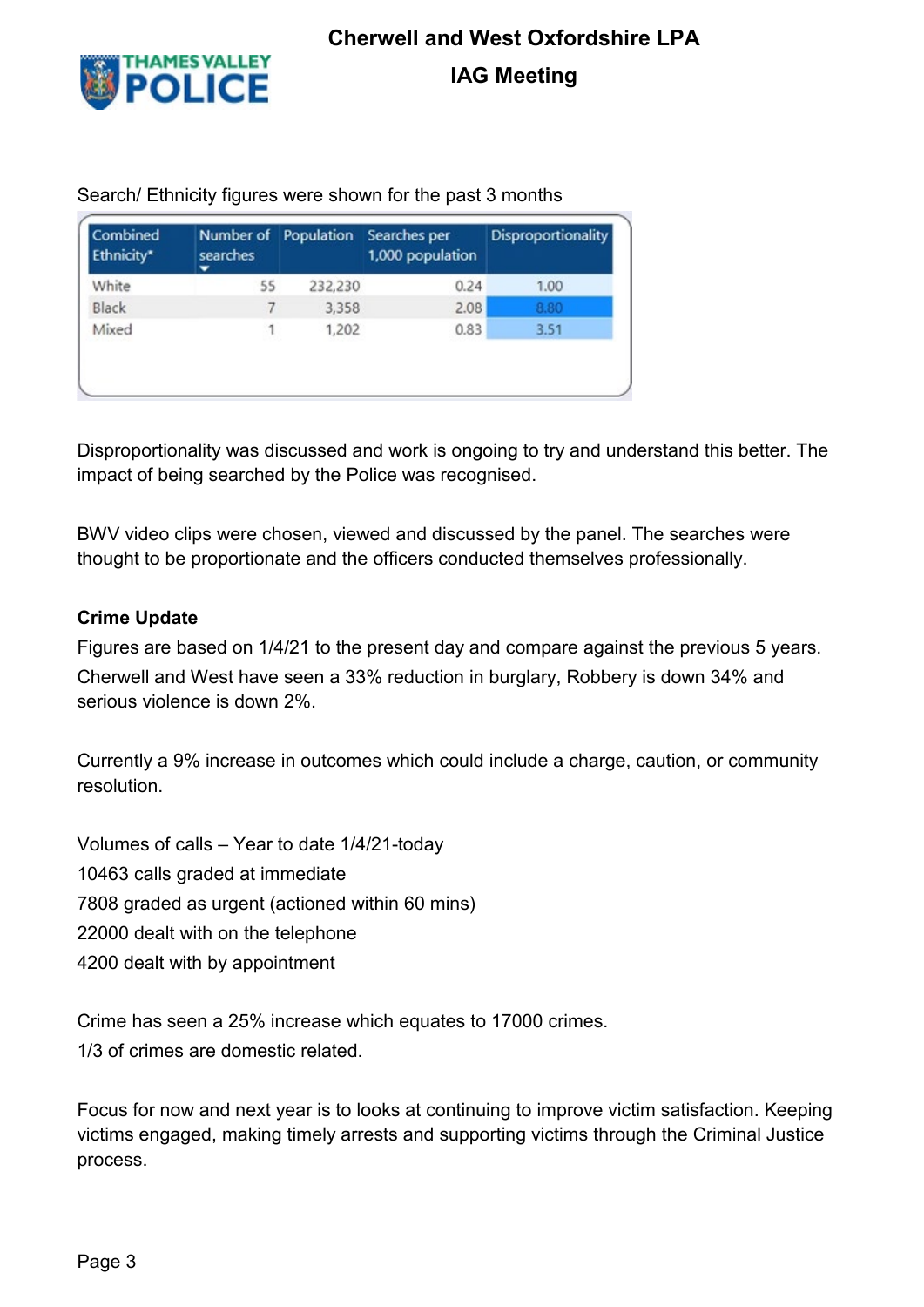

A national and force level theme which is being focused on from April is Violence Against Women and Girls (VAWG)

Murder in Banbury – 5 have been arrested and this is still a live investigation.

Bullingdon prison – Our CID team deal with prison crime reported from Bullingdon, reports are often violent or sexual offending.

Cherwell District Council have agreed funding for CCTV for another 12 months.

Area has seen an increase of deaths – from traffic accidents, suicides, unexpected deaths. Keeping an eye on this due to the impact to staff.

Officer assaults – monitoring and ensuring that they are dealt with appropriately.

MT : Men are victims of Domestic Abuse too but they seem to be taken less seriously.

#### **How safe do you feel : Discussion**

Linking in with the VAWG theme it was asked how safe do people feel in their local area.

On the whole the members felt safe. Sometimes travelling back from Oxford at night didn't feel as safe.

Visibility was discussed as public want reassurance to see police but when they do they raise concerns.

Trying to use Social media more to get messages out to the public why Police are in certain areas.

Lighting was discussed. Sense that in dark places feelings of being unsafe increased.

Safe Spaces survey collates information from public on where they don't feel safe and can be used to influence patrol strategies and problem solve with other agencies.

Bicester youths, a group of 13-15 year olds who have caused ASB in Bicester town centre. Police are dealing with them and using a power under the ASB act that can disperse crowds from a designated area. Cherwell District Council are currently consulting on a PSPO – for a designated area and if consultation is accepted then this could be a permanent order. Seeking thoughts of businesses and local residents and able to feedback until end of April. The outcome will be known end of April/ beginning of May.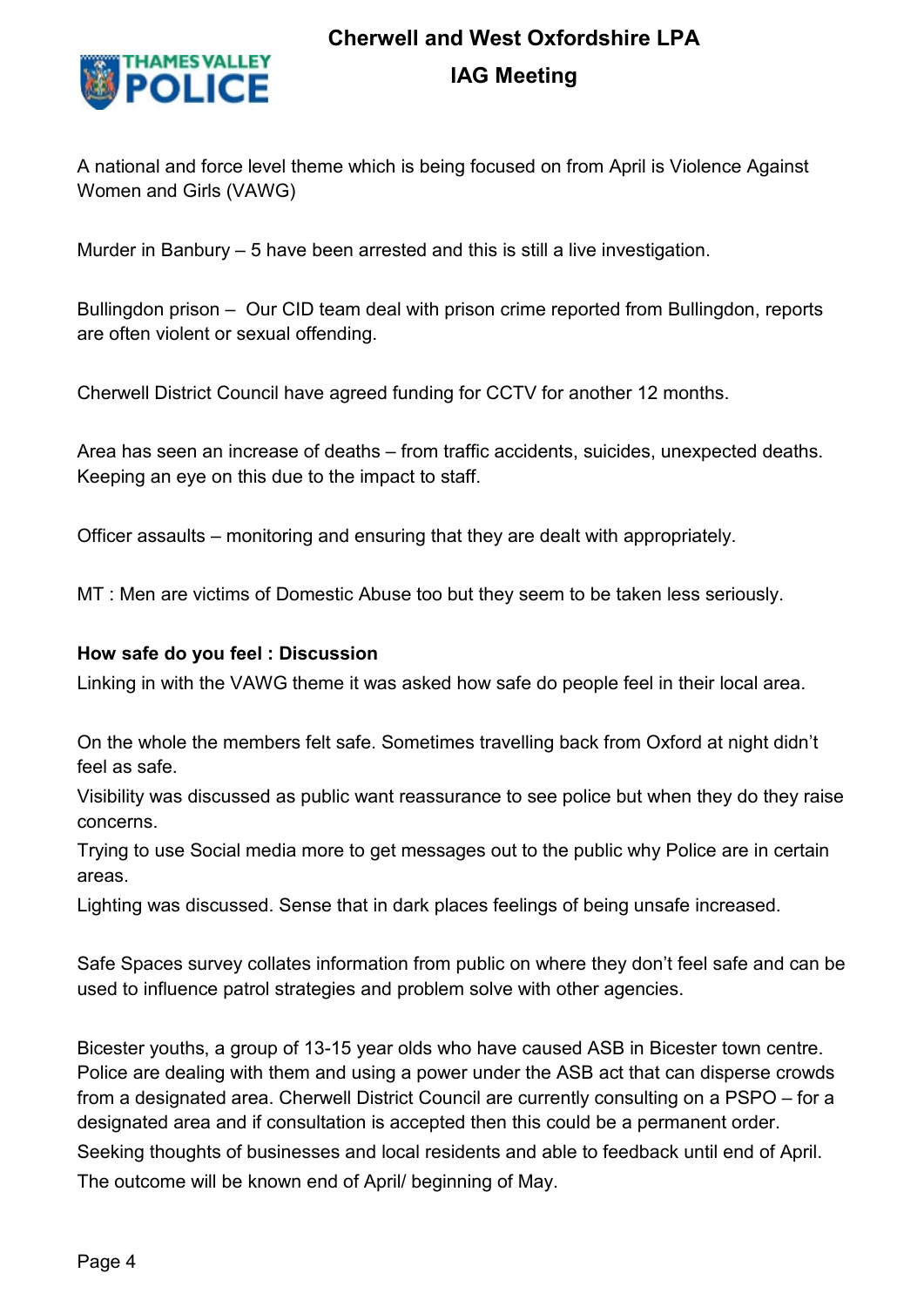

# **Cherwell and West Oxfordshire LPA**

## **IAG Meeting**

#### **Mental Health**

CB gave a presentation on Mental health.

Cherwell and West - 62 detainees under S136 and 17 under S135 warrants.

Places of safety are Littlemore and Warneford hospitals.

A multi-agency meeting is held monthly where information is passed amongst different agencies. Shortage of beds is going to be a factor and loss of private sector which will mean more individuals may need to be taken out of county.

Veterans were discussed.

Data didn't give this information previously, but as of September last year this has started to be recorded. Probably not a significant enough timescale to be able to see if a spike or not.

#### **CCTV Systems**

IR gave a presentation as requested from the previous meeting on Ring Door bells and personal CCTV systems.

Guidance from the Information Commissioners Office website.

Domestic CCTV with video and audio surveillance.

No issues if it covers up to boundary of own property. If outside the boundary then need to consider GDPR and Data Protection 2018.

Own data – clear and justifiable reason for capturing the imagery.

Clearly notify that CCTV is in operation.

Respond to Subject Access Requests within 1 month.

Case law : Fairhurst v Woodward 2021

#### **Agenda items requested for next meeting:**

Community Mapping – JH

Rural Community – cost of oil, poaching how affecting Rural economies.

Impact of the war – Russia/ Ukraine – local communities

Please send any future agenda items to GR.

**Next Meeting Dates:** 3 months - TBC